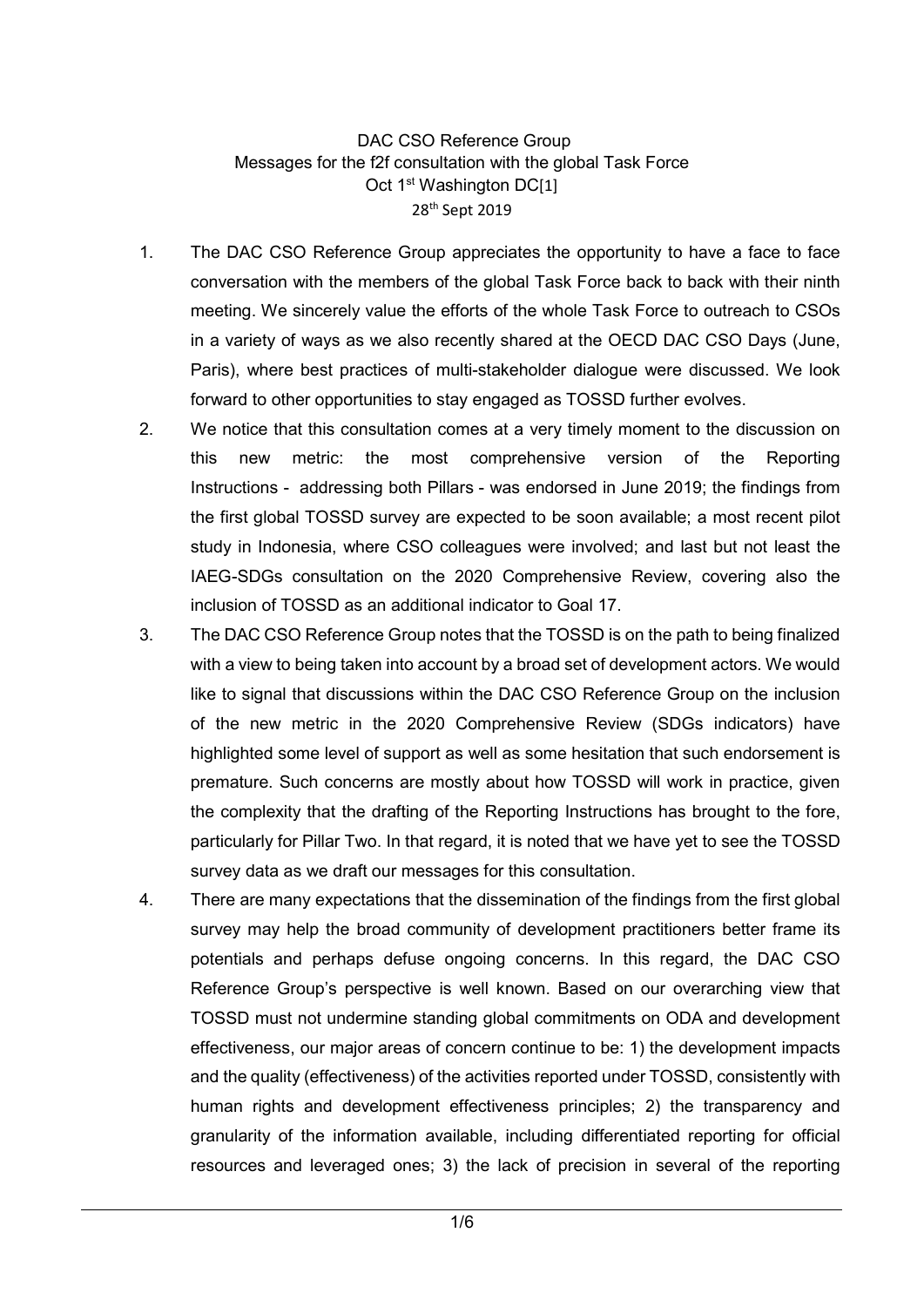standards that are still apparent in Pillar Two (Annex E), which may result in serious inflation of TOSSD and undermine its utility as a metric for the core goals of Agenda 2030; 4) the lack of aspiration to disaggregate data to measure impact / progress on the furthest behind groups; 5) the validation of data from a country perspective.

5. As the DAC CSO Reference Group brings together a broad alliance of CSOs representing an ample spectrum expertise and regional variety, we are keen to place TOSSD in the broad picture of financing for development. Consistently with one of the core development effectiveness principles inherent in commitments in the GPEDC, we welcome the stated intent of TOSSD to strengthen a country perspective in development finance. But at the same time, we would observe that these stated intentions are often in conflict with actual policies by providers to saddle development cooperation partnerships with other domestic political and economic interests as well as with efforts to domesticate the FFD agenda as in the case of the ongoing discussions on the Integrated National Financial Framework, whose impact at the Partner country level must still be properly assessed.

## --- /// ---

- 6. We appreciate the commitment to completing the drafting of the Reporting Instructions. As for the most recent changes, we have noticed efforts to further refine the description of the eligibility criteria. In that regard the reference  $(§\;47)$  to the need to factor in detrimental effects is very welcomed; at the same time, we highlight that some of the options from a previous working draft (June) spelled out that such detrimental activities should be excluded in a much clearer fashion.
- 7. As for the delineation of Pillar Two, paragraph 70 offers some operational criteria to count in/out certain activities. At the same time, the current draft – including the reference to substantial benefit to TOSSD eligible countries - is testimony to the latitude that reporting parties will have in submitting data, but also to the efforts that the custodian agencies will have to make to confirm consistency with the mission of TOSSD, namely impact for developing countries and communities. The latter is particularly a concern for data coming from different actors such as the private sector. In the same vein, we support the call from paragraph 71 that spending on provider countries' priority should not be included in TOSSD, but we notice there is no easy determinant of such provider countries' priorities within the framework for TOSSD and in particular Pillar Two.
- 8. We take this opportunity to re-emphasise our concerns about the exceptions (which applies to both Pillars One and Two) by which If a reporter cannot find a direct link between one of its activities providing a critical contribution to sustainable development and an SDG target, the reporter will still be able to report it, linking it to a goal and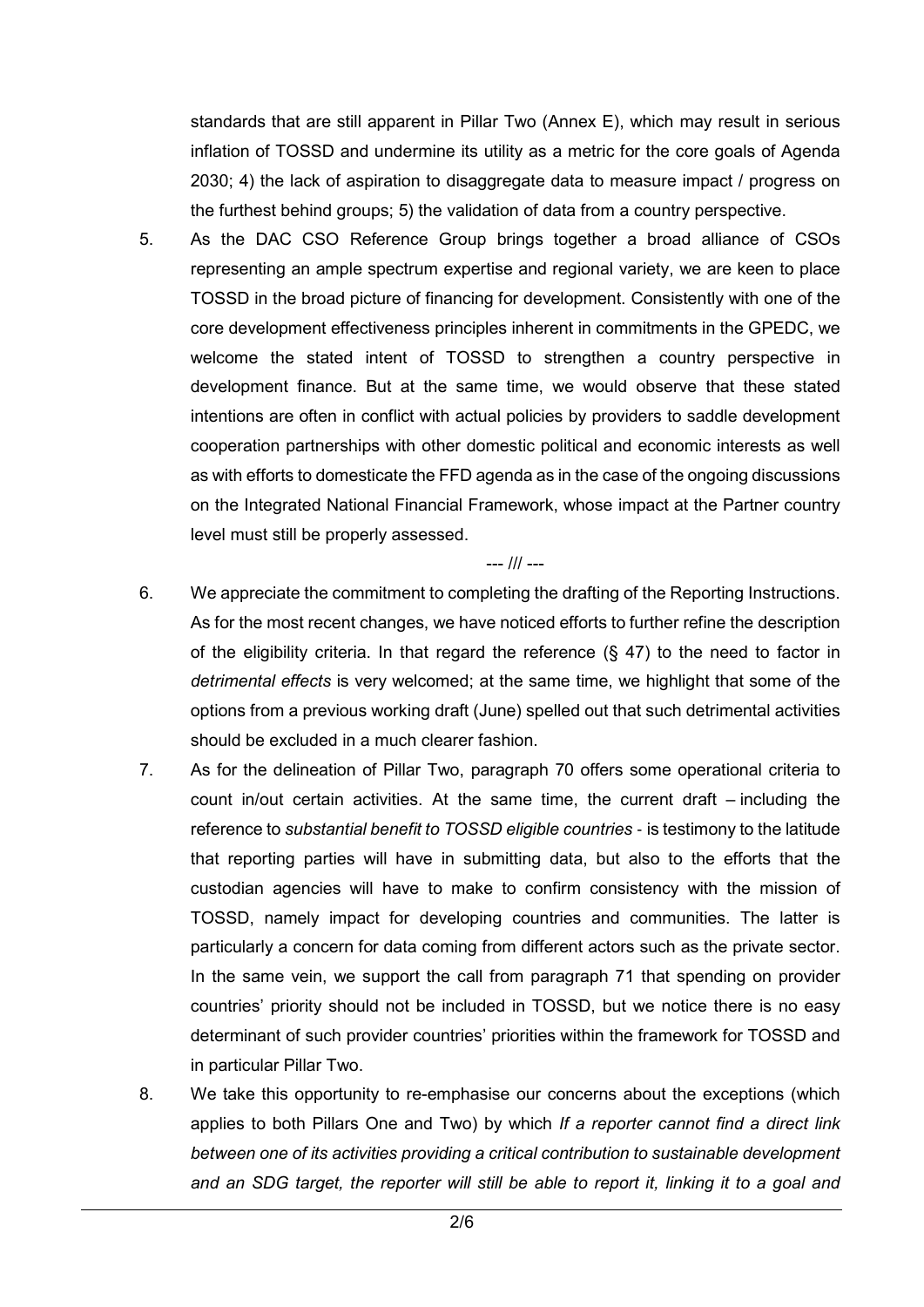providing an appropriate justification (§49). We are, in fact, concerned this may result in a major loophole. This situation will likely apply to the largest provider, the US, as mentioned in footnote #21. We would therefore welcome more clarity as to how/who will be responsible for reviewing the justification for not being able to link TOSSD activities to a specific SDG target.

- 9. Similarly, the fact that Pillar Two may include Certain expenditures incurred by providers in their own countries or in non TOSSD-eligible countries (e.g. research and support to refugees (§65) is in our view a slippery slope and would require much more detailed guidance so as to avoid a situation in which TOSSD figures are significantly inflated.
- 10. As activity-level reporting is crucial for transparency, accountability, and credibility of the TOSSD metric, we reiterate our support for this being a cornerstone of the TOSSD framework. However, regarding reporting on private finance mobilised, there are questions that may be better addressed, including: will the coexistence of the OECD methodology and the MDB methodology entail any discrepancy regarding the activity-level reporting rule, and the level of detail available? In particular, will there be a clear requirement that applies to both methodologies in terms of minimum transparency for TOSSD in regard to commercial confidentiality issues? The current reporting instructions seem to indicate that this will be left to providers' discretion (Any information linked to TOSSD activities subject to confidentiality regimes (e.g. company names) should be filtered out upstream by the data providers (§25)). In addition, will the two points of measurement (§61) - i.e. at the level of i) transaction with the recipient country and ii) funds/facilities - entail different levels of transparency/granularity?

--- /// ---

- 11. Annex A provides a picture of how data gathering will work in practice with both the CRS and IATI as the two databases serving as the major sources. At the same time, we feel compelled to raise the issue of data validation by Partner countries, which would further confirm the notion of TOSSD's providing a country perspective. Partner countries' role in the reporting cycle is still unclear, and there is no specific mention of it in the reporting steps (§73).
- 12. In our view efforts to support and enhance statistical capacity of recipient countries are critical to making the 'recipient country perspective' a reality, yet to date only 0.3% of ODA is dedicated to this. This point should not be demoted to a footnote (as it currently is in footnote #13), but should instead be an overarching commitment by providers who engage in the TOSSD process. We would suggest making this point in the preamble to give it more importance.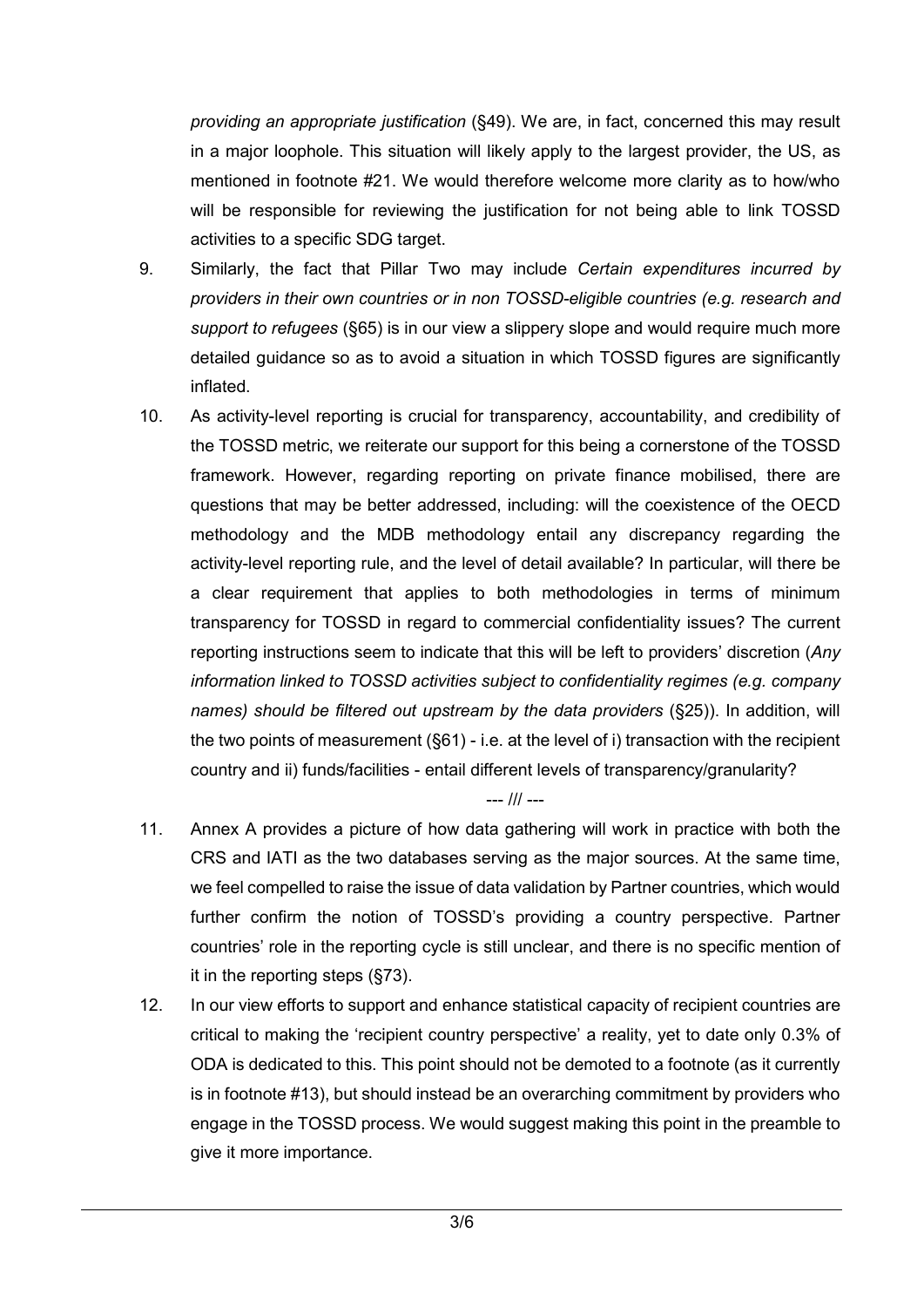13. More broadly, Annex A still leaves questions about the overall oversight/review mechanism - i.e. what structure, what governance, what resources? - unanswered. Answers to these questions are key to make sure that the TOSSD framework will be adequately equipped to not only effectively collect the data and check TOSSD-eligibility (ex-ante), but to also monitor and evaluate the development impact (ex-post) and check compliance with internationally agreed standards (social, environment, development effectiveness). The latter two efforts are critical to ensure that TOSSD is not just about tracking providers' stated intentions, but also about overseeing quality and development impact. Without the proper oversight system in place, there is a risk that the important statements made in the preamble will remain empty rhetoric; TOSSD assumes that all resources captured therein comply with prevailing global and regional economic, environmental and social standards and disciplines, as well as development co-operation effectiveness principles; Particular attention is paid to commercially motivated resource flows – such as officially-supported export credits and resources mobilised from the private sector – and on their compliance with global standards and disciplines (§5); the assumptions that TOSSD will have no unintended consequences in terms of diverting resources away from developing countries (in favour of regional or global initiatives) or away from ODA (in favour of other types of non-concessional instruments) (§6).

--- /// ---

- 14. As for Annex E, we appreciate the efforts to complement the Reporting Instructions with further clarifications on some key areas for Pillar Two. While we have addressed some of these areas in the past, this is the first opportunity for CSOs to review and comment on their expression in the Reporting Instructions We are still therefore assessing the long-term implications stemming from the text. This said, we notice that Annex E complements the set of principles that applies to TOSSD in many areas, including research, peace & security and refugees. We would then like to invite all the relevant parties to work to ensure that these clarifications are an integral part of the Reporting Instructions, which in turn enhance the quality, consistency and transparency in data gathering. We would also suggest that the Task Force review whether guidance may need to include additional important themes that will be covered by TOSSD, such as trade or migration-related activities for instance.
- 15. We appreciate the importance that well oriented Research & Development (R&D) may have in furthering the 2030 Agenda, and we take note of the delineation of the activities that will be reported under the two TOSSD Pillars. Bearing in mind the need to demonstrate development impacts, we support the principle of open access in the case of flows for R&D activities not taking place in TOSSD eligible countries. We then call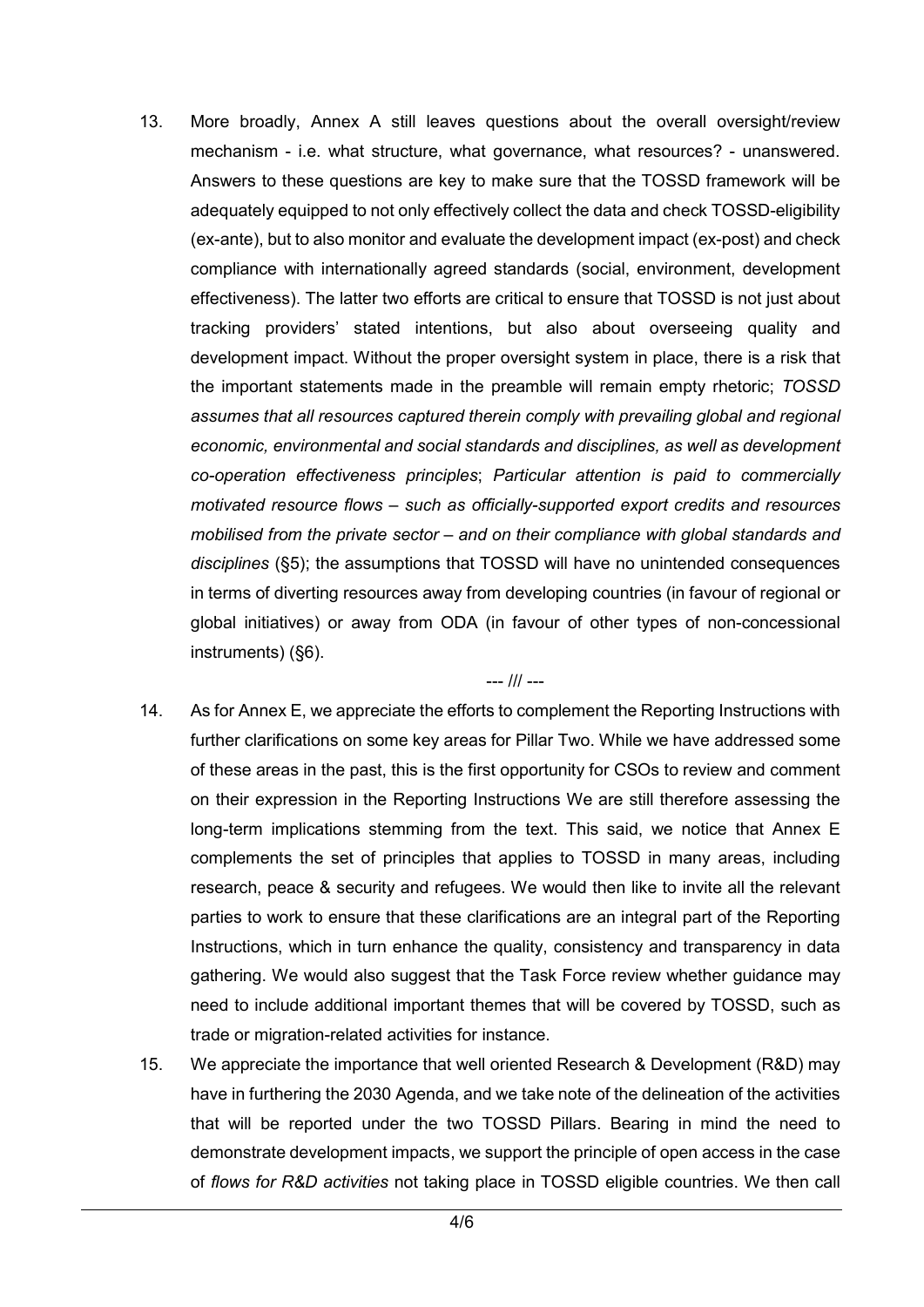on all reporting parties to stay consistent with the RIs, in particular with §§ 69, 70 and 71 by excluding activities whose applicability is largely domestic. In this regard, what are the boundaries for reporting basic research that is not linked to any particular SDG or TOSSD set of countries? What evidence will be required to demonstrate its relevance to TOSSD?

- 16. On Climate Change, we appreciate and support the role that multilateral institutions - and UN dedicated bodies in particular – must have in regulating this area of activity. We support that *climate adaptation actions* in provider countries are generally excluded, consistently with the notion of adaptation and the delineation of Pillar Two, namely the principle of substantial benefit for TOSSD eligible countries.
- 17. We are conscious of the current challenges in tracking cross border flows that can potentially be reported as climate finance, including diverse provider reporting practices. We notice with some concerns that all activities to reduce greenhouse gasses in a provider country or a non TOSSD-eligible country could be reported on the assumption that there is a benefit to all countries of the world. As mentioned in the TOSSD Issues Paper on Climate Finance, the volume of climate-related domestic investments could easily reach hundreds of billions of USD yearly (...), fundamentally shifting the meaning of the TOSSD headline figures. More than ever, TOSSD reporting parties should support the relevant discussion in the global climate bodies leading to joint decisions on the modalities for the accounting of the relevant expenditure. Many of these issues were raised in the June TOSSD Issues Paper on Climate Finance, but their resolution in these Reporting Instructions raise serious concerns for a potential artificial inflation of the TOSSD metric.
- 18. Reporting of Peace and Security related expenditures (SDG target 16.a) exemplifies the changes that TOSSD may introduce in the broad development discourse. Bearing in mind the vast implications that may stem from this agenda, we would like to stress the importance in this area that all reporting parties remain consistent with the general principles and safeguards outlined in the Reporting Instructions: do-no-harm; transparency, no lethal equipment; compliance with global frameworks; effectiveness principles. Also, we support the application of the UN principles – consent of all parties, impartiality and non-use of force - which should apply to all kinds of peacekeeping operations; similarity, law enforcement activities, including the fight against organized crime and terrorism, should stay within the boundaries of the UN Conventions and Protocols.
- 19. On the other hand, in our view there remains a number of areas that are vague that need further clarification. We would like to make a call for a better delineation of engagement with partner countries' military, consistently with the above-mentioned